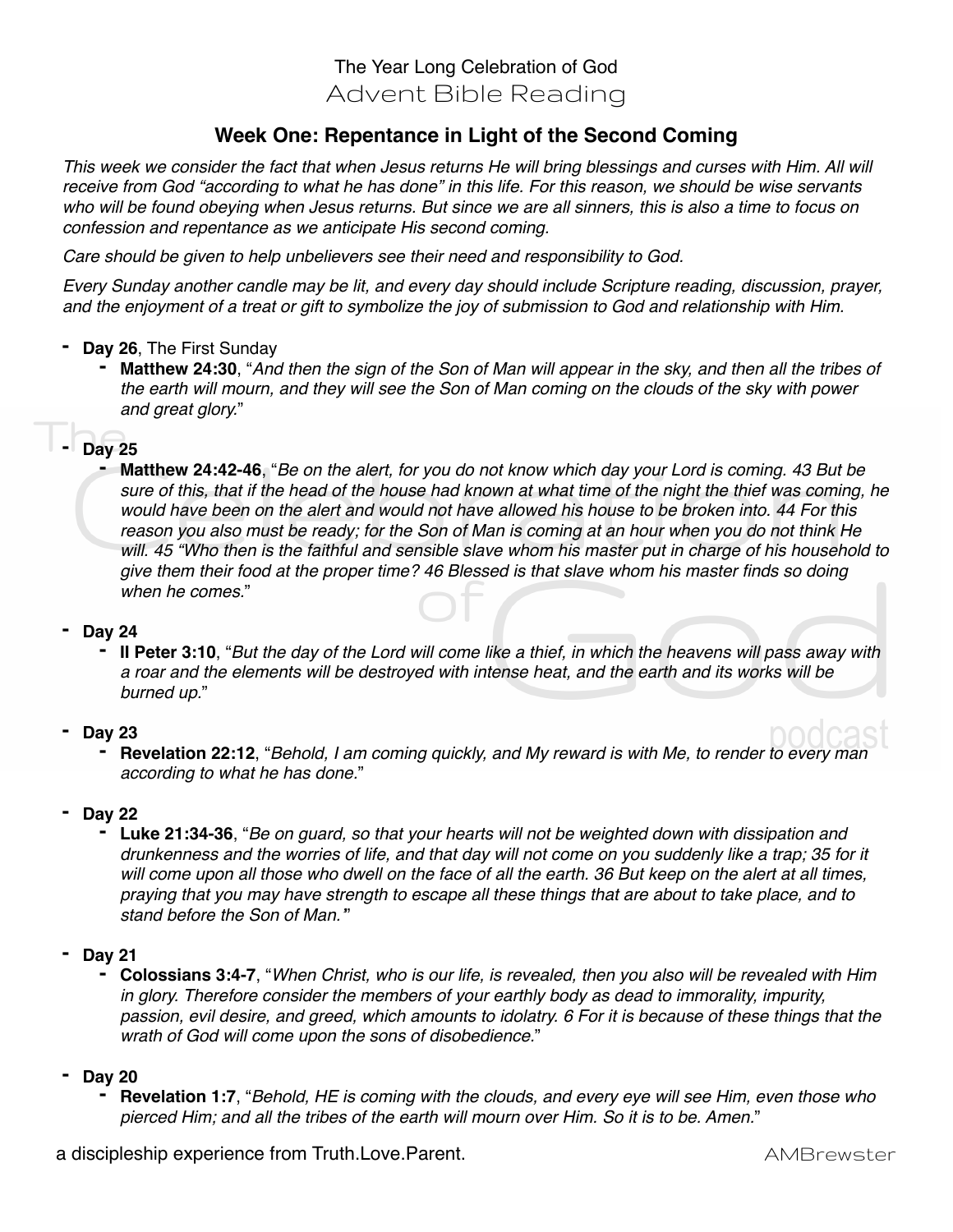## **Week Two: Longing for the Second Coming**

*This week we appreciate the discipline of waiting. We cannot rush the Lord's time table, and we must learn to be patient, content, and at peace with waiting.* 

*However, it is appropriate to long deeply for eternity with the Savior. It's too easy to be distracted by the world around us. It would behoove us to zealously anticipate the Lord's return.*

*Care should be given to help unbelievers understand that they were created for communion with God.*

*Every Sunday another candle may be lit, and every day should include Scripture reading, discussion, prayer, and the enjoyment of a treat or gift to symbolize the joy of submission to God and relationship with Him.*

## **- Day 19**, The Second Sunday

**- John 14:3**, "*If I go and prepare a place for you, I will come again and receive you to Myself, that where I am, there you may be also.*"

## **- Day 18**

**- Hebrews 9:28**, "*So Christ also, having been offered once to bear the sins of many, will appear a second time for salvation without reference to sin, to those who eagerly await Him.*"

### **- Day 17**

**- Titus 2:13-14**, "*Looking for the blessed hope and the appearing of the glory of our great God and Savior, Christ Jesus, 14 who gave Himself for us to redeem us from every lawless deed, and to purify for Himself a people for His own possession, zealous for good deeds.*"

## **- Day 16**

**- I Thessalonians 4:16-18**, "*For the Lord Himself will descend from heaven with a shout, with the voice of the archangel and with the trumpet of God, and the dead in Christ will rise first. 17 Then*  we who are alive and remain will be caught up together with them in the clouds to meet the Lord in *the air, and so we shall always be with the Lord. 18 Therefore comfort one another with these words.*" podcast

### **- Day 15**

**- I John 3:2-3**, "*Beloved, now we are children of God, and it has not appeared as yet what we will be. We know that when He appears, we will be like Him, because we will see Him just as He is. 3 And everyone who has this hope fixed on Him purifies himself, just as He is pure.*"

### **- Day 14**

**- I John 2:28**, "*Now, little children, abide in Him, so that when He appears, we may have confidence and not shrink away from Him in shame at His coming.*"

### **- Day 13**

**- Revelation 22:20**, "*He who testifies to these things says, 'Yes, I am coming quickly.' Amen. Come, Lord Jesus.*"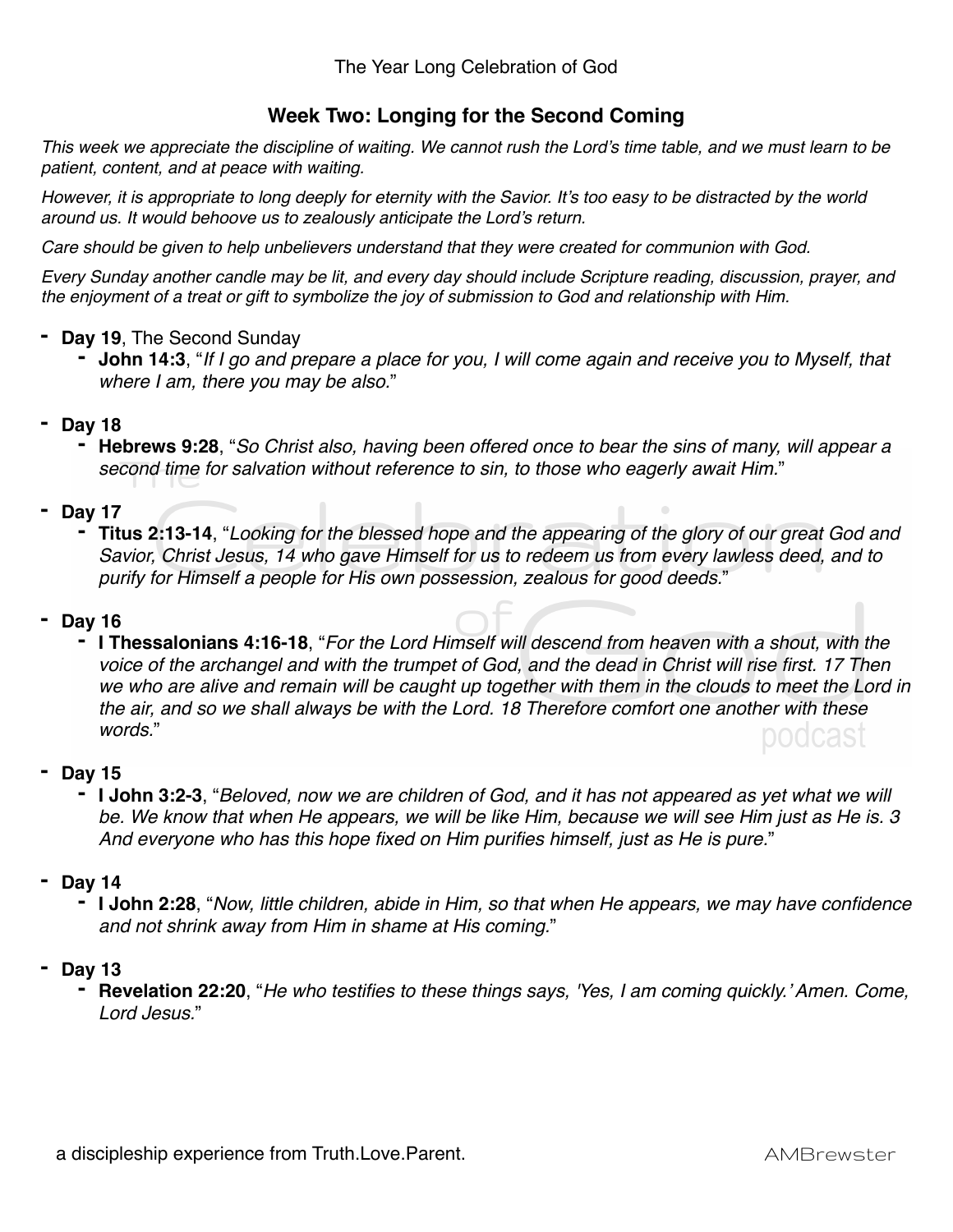The Year Long Celebration of God

## **Week Three: Prophecies Concerning the Incarnation**

*This week we revel in the glorious Old Testament Messianic prophesies. Not only do they herald the coming of our salvation and "God with us," they also remind us that God is trustworthy. If all of the prophesies concerning Christ's first coming came to be, we can trust the prophesies concerning His Second Coming.*

*Care should be given to help unbelievers understand that the Jesus came to give them life more abundant than they could ever achieve on their own.*

*Every Sunday another candle may be lit, and every day should include Scripture reading, discussion, prayer, and the enjoyment of a treat or gift to symbolize the joy of submission to God and relationship with Him.*

- **- Day 12**, The Third Sunday
	- **- Genesis 3:15**, "*And I will put enmity Between you and the woman, And between your seed and her seed; He shall bruise you on the head, And you shall bruise him on the heel.*"
- **- Day 11**
	- **- Micah 5:2**, "*But as for you, Bethlehem Ephrathah, Too little to be among the clans of Judah, From you One will go forth for Me to be ruler in Israel. His goings forth are from long ago, From the days of eternity."*" (fulfilled in Matthew 2:1; Luke 2:4-6)
- **- Day 10**
	- **- Isaiah 7:14**, "*Therefore the Lord Himself will give you a sign: Behold, a virgin will be with child and bear a son, and she will call His name Immanuel.*" (fulfilled in Matthew 1:22-23; Luke 1:26-31; Matthew 1:23)
- **- Day 9** 
	- **- Isaiah 61:1-2**, "*The Spirit of the Lord God is upon me, Because the Lord has anointed me To bring good news to the afflicted; He has sent me to bind up the brokenhearted, To proclaim liberty to captives And freedom to prisoners; 2 To proclaim the favorable year of the Lord And the day of vengeance of our God; To comfort all who mourn.*" (claimed by Christ in Luke 4:14-19)
- **- Day 8**
	- **- Jeremiah 31:15**, "*Thus says the Lord, 'A voice is heard in Ramah, Lamentation and bitter weeping. Rachel is weeping for her children; She refuses to be comforted for her children, Because they are no more."*" (in regard to Herod's attempt to destroy the infant Messiah fulfilled in Mathew 2:16-18)
- **- Day 7** 
	- **- Isaiah 9:6**, "*For a child will be born to us, a son will be given to us; And the government will rest on His shoulders; And His name will be called Wonderful Counselor, Mighty God, Eternal Father, Prince of Peace.*"
- **- Day 6**
	- **- Isaiah 53:3-6**, "*He was despised and forsaken of men, A man of sorrows and acquainted with grief; And like one from whom men hide their face He was despised, and we did not esteem Him. 4 Surely our griefs He Himself bore, And our sorrows He carried; Yet we ourselves esteemed Him stricken, Smitten of God, and afflicted. 5 But He was pierced through for our transgressions, He was crushed for our iniquities; The chastening for our well-being fell upon Him, And by His scourging we are healed. 6 All of us like sheep have gone astray, Each of us has turned to his own way; But the Lord has caused the iniquity of us all To fall on Him.*"

a discipleship experience from Truth.Love.Parent. **AMBR** example a discipleship experience from Truth.Love.Parent.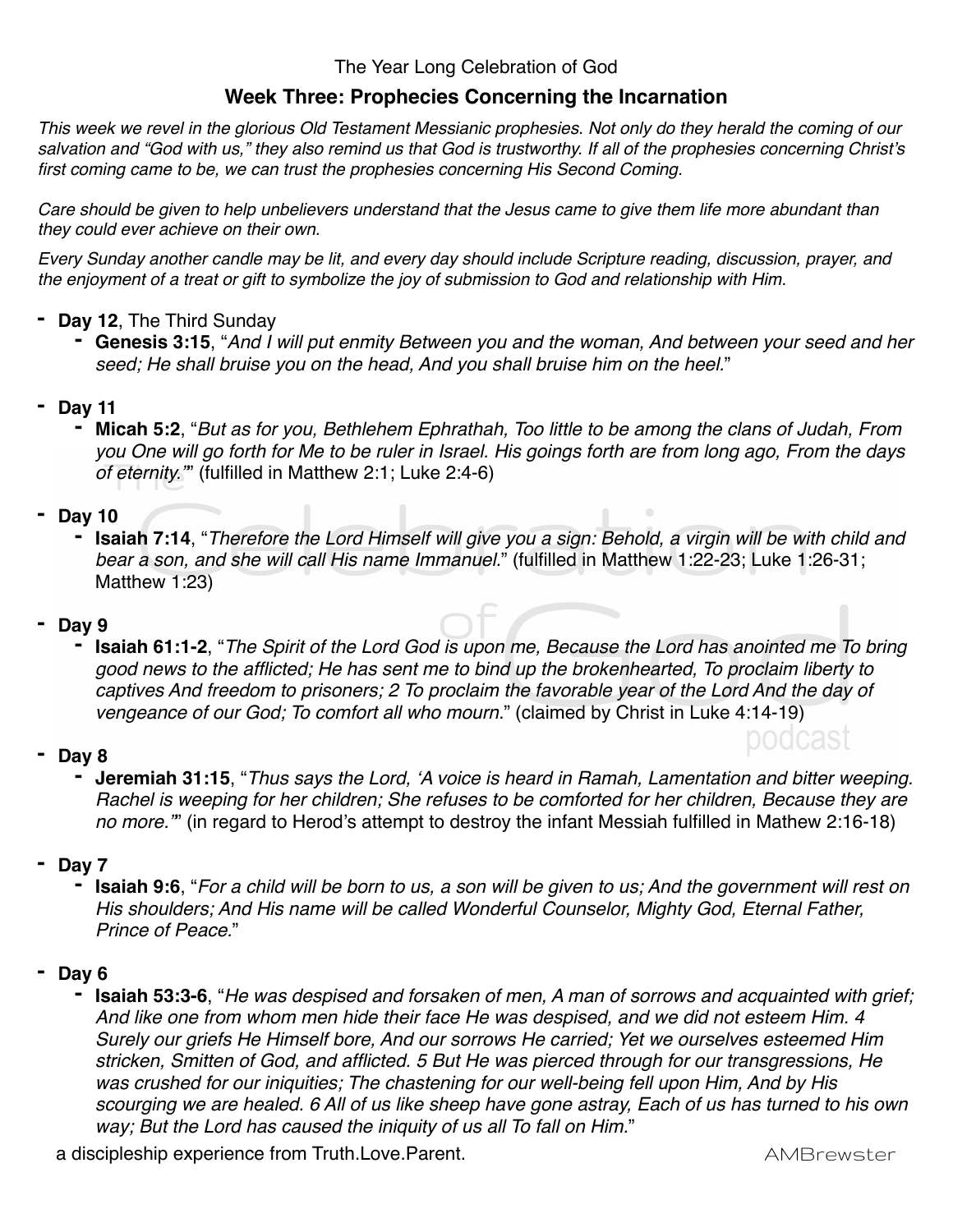## **Week Four: Preparation for the Incarnation**

*This week we follow the events leading up to the birth of Christ, taking time to appreciate all of the important details the Lord provides.*

*Care should be given to help unbelievers understand that they must submit to the Messiah in order to fulfill their created purpose.*

*Every Sunday another candle may be lit, and every day should include Scripture reading, discussion, prayer, and the enjoyment of a treat or gift to symbolize the joy of submission to God and relationship with Him.*

*Given the length of these passages, we encourage you to read from your Bible.*

|   | Day 5, The Fourth Sunday<br>Luke 1:5-24                              |
|---|----------------------------------------------------------------------|
|   | JE                                                                   |
| Ξ | Day 4                                                                |
|   | Luke 1:26-37; Matthew 1:18-25<br>٠                                   |
|   |                                                                      |
| ٠ | Day 3                                                                |
|   | Luke 1:39-56<br>٠                                                    |
|   |                                                                      |
|   |                                                                      |
| ٠ | Day 2                                                                |
|   | Luke 1:57-80                                                         |
|   |                                                                      |
| ٠ | Day 1, Christmas Eve: the 5th Christ Candle may be lit this evening. |
|   | <b>Luke 2:1-20</b><br>$\blacksquare$                                 |
|   |                                                                      |
|   |                                                                      |
|   |                                                                      |